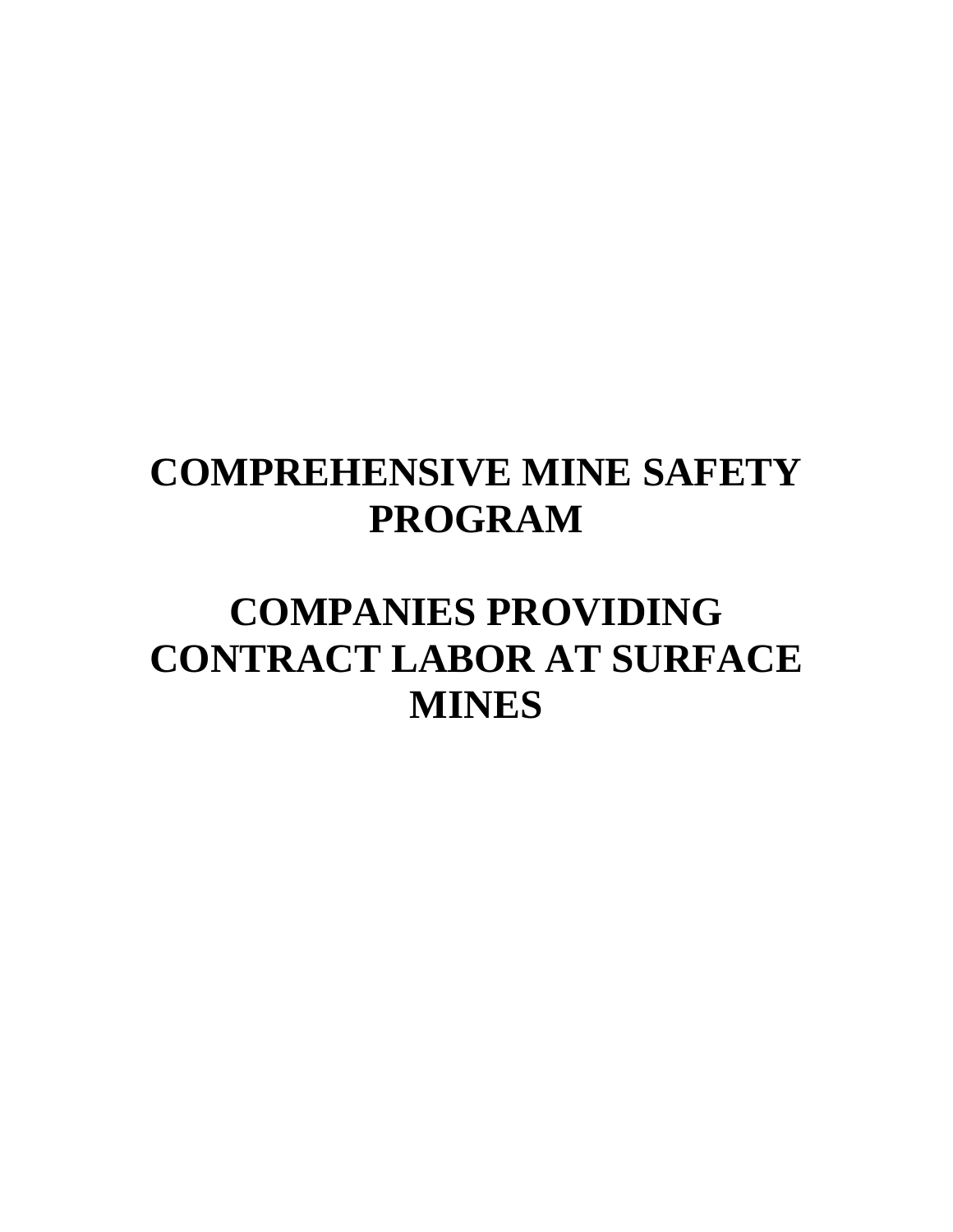|                                    | MSHA ID No. |
|------------------------------------|-------------|
| Company Name                       |             |
|                                    |             |
|                                    |             |
|                                    |             |
| Signature of Company Official ONLY |             |
| Title                              |             |
| Date                               |             |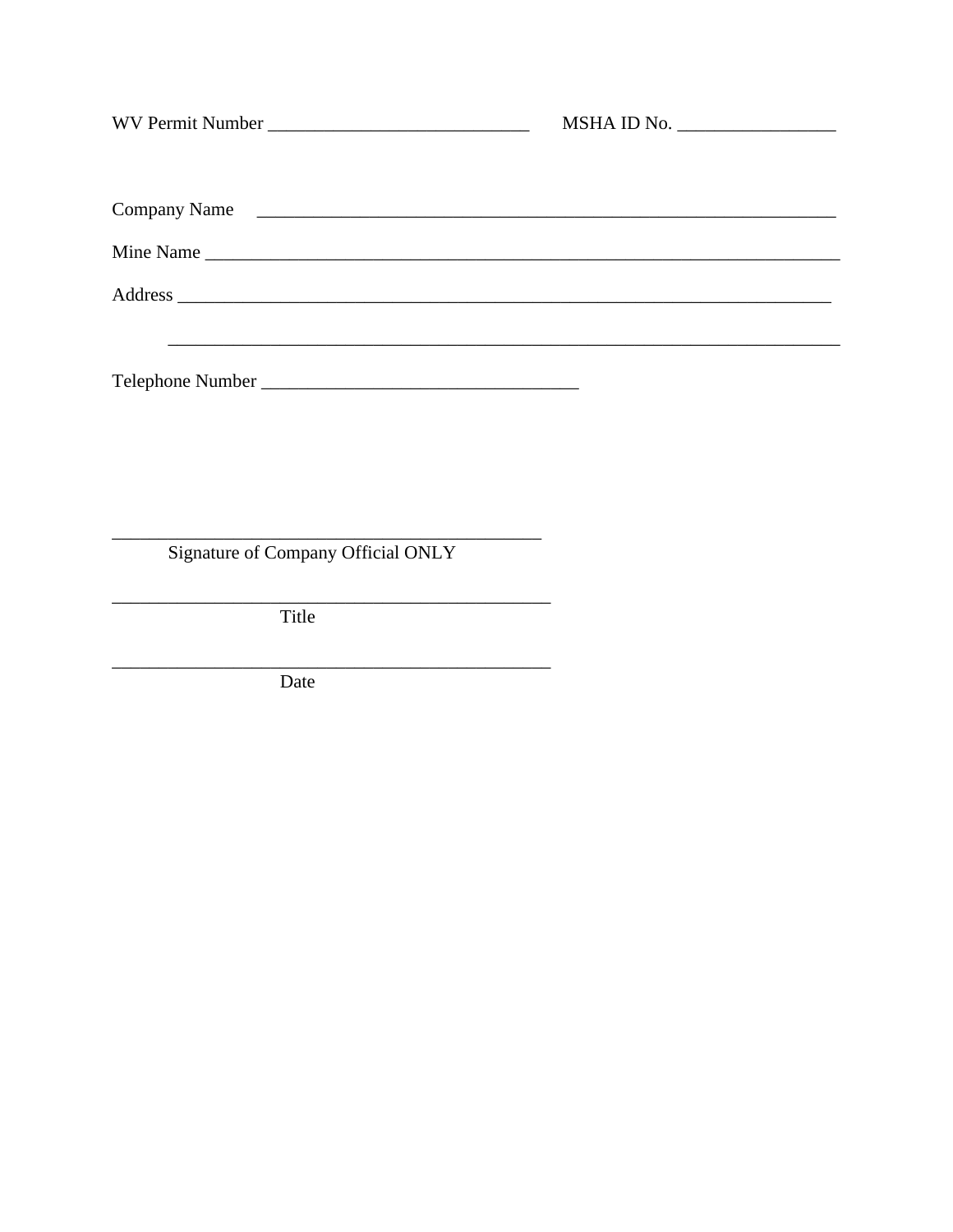# **SURFACE COMPREHENSIVE MINE SAFETY PROGRAM**

# **INTRODUCTORY STATEMENT**

The intent of this, as with any safety program, is to create and maintain a "safe as possible" work environment for the miner. This particular safety program will deal primarily with surface mines and surface facility workers and the conditions and practices that they exercise. In developing this program, evaluations of the operations' past history, citations, accident reports, foreman reports, etc., were formulated largely from this information.

With the implementation of this program, management hopes to not only reduce the number of fatalities as well as lost time accidents, but to reduce and prevent conditions from developing that lead to accidents. Through the involvement of all employees and planned promotional incentives, management hopes to demonstrate a sincere commitment towards the health and safety of each worker at this operation. However, the operator understands that regardless of the scope of this program and the enforcement of its' provisions, all accidents cannot be avoided or prevented, but the operator also understands and believes that through this program and intense training programs, the rate of and probability of accidents can be greatly reduced.

# *COMPONENT 1: COMPANY SAFETY POLICY*

The operator wishes to express a sincere commitment towards the health and safety of all employees. The operator will comply with all State and Federal regulations. Through this strict compliance with State and Federal laws, rules, regulations, and an approved Comprehensive Mine Safety Program, the operator shall strive to enhance the work environment in which the employee must perform their work duties. The safety program in itself shall stand as a true commitment of the responsibility that the operator has assumed to help insure a safer work environment. Through the comprehensive safety training program, each employee will be made aware of their own responsibility that they must take towards everyone's safety. Even with today's hard economical times, the operator feels that safety with production is not only an honorable goal, but one that can be obtained.

# **C-1: Equipment Operation Safety Rules**

**DOZER OPERATOR:** When parking equipment, make sure that the blade is lowered to the ground and the ripper if such dozer is equipped with one, is secure. Never operate a dozer that has not been preshifted prior to operation. When getting off of the dozer, use handrails and steps; never jump from equipment unless an emergency situation has arisen.

**LOADER OPERATOR:** Do not tram loader with the bucket raised to, or above eye level. Do not approach rock or coal truck when the truck operator is on or immediately around the truck. When parking loader, always set the park brake, lower the bucket to the ground, and utilize ladders and hand-rails to dismount.

**TRUCK OPERATOR (rock, coal & service)**: While being loaded, keep body limbs inside truck. If necessary to get out of truck, stay clear of the truck and loader until equipment is loaded. When dismounting truck, set park brake, wheel chocks, and utilize ladders and steps. Always obey posted traffic signs while either on the job or on the highway.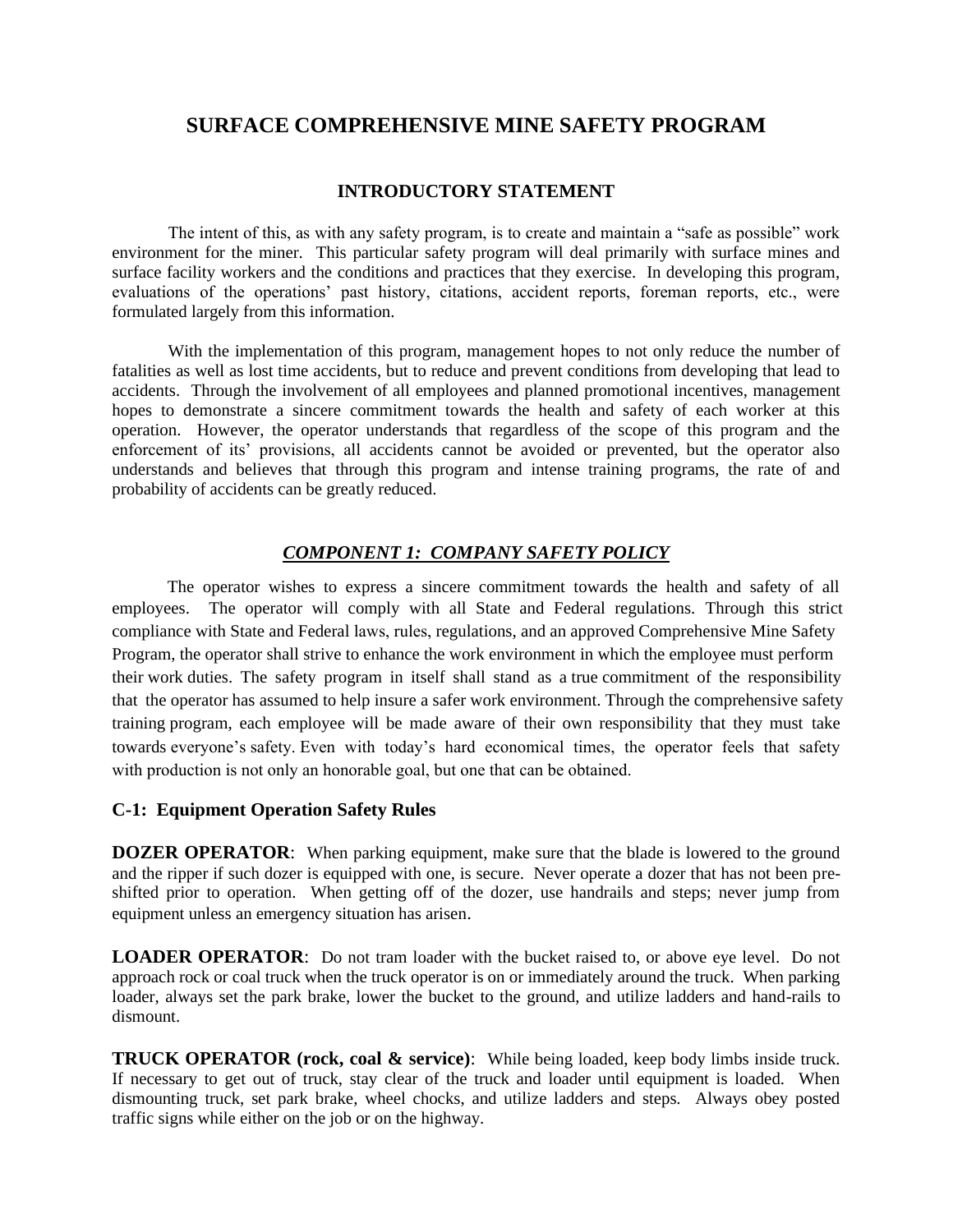**DRILL OPERATOR:** Be alert to changes in weather; lightning is a constant danger to drilling and blasting crews. Do not tram drill with mast in up position. Make sure all dust suppression systems are in place and functioning properly. Mount and dismount by using the ladders and steps provided.

**GRADER and BACKHOE OPERATOR**: Always keep in communication with haul road traffic so each equipment operator on the haul road knows and is aware of your activities. Mount and dismount equipment utilizing ladders and steps which are present.

**MECHANICAL and SERVICE CREWS**: Make sure all equipment to be repaired is located in a good safe area whenever possible. If work requires being under the equipment, make sure that equipment is blocked and secured. Make sure all acetylene and oxygen tanks are secured before transporting and/or usage takes place. Keep service trucks and equipment free of excessive oil and grease and other hazardous materials.

#### **C-1: Company Safety Rules and Regulations**

- 1. Don't take chances; follow instructions. If you don't know, ask.
- 2. Immediately report any condition or practice that could cause injury or damage to either personnel or equipment.
- 3. Keep your workplace free of hazardous clutter. Practice good housekeeping.
- 4. Safely use tools and equipment you work with.
- 5. If you or the equipment you are using are involved in an accident, report it immediately.
- 6. Use, adjust, alter, repair equipment only when authorized to do so.
- 7. Wear appropriate personal protective equipment as directed. Keep it in good working order and condition.
- 8. No horseplay; don't distract others.
- 9. Obey all rules, signs, and instructions as well as laws.
- 10. Read the mine bulletin board.
- 11. Hard hat, steel toes, and safety glasses are required at all times on company property.
- 12. Hearing protection is required where exposure exceeds compliance limits.
- 13. No alcoholic beverages will be allowed on company property.
- 14. Machinery operators shall pre-shift their equipment before placing it into service.
- 15. Operate all machinery in a safe manner.
- 16. No employee shall tamper with a piece of fire fighting equipment unless needed.
- 17. Always face the direction of travel while operating machinery.
- 18. No employee is to remove articles of first aid kits unless needed. When used, please report what was used so it can be replaced.
- 19. Do not transport compressed gas tanks without the protective cap and the tanks secured.
- 20. Do not store oil or other combustibles around electrical installations.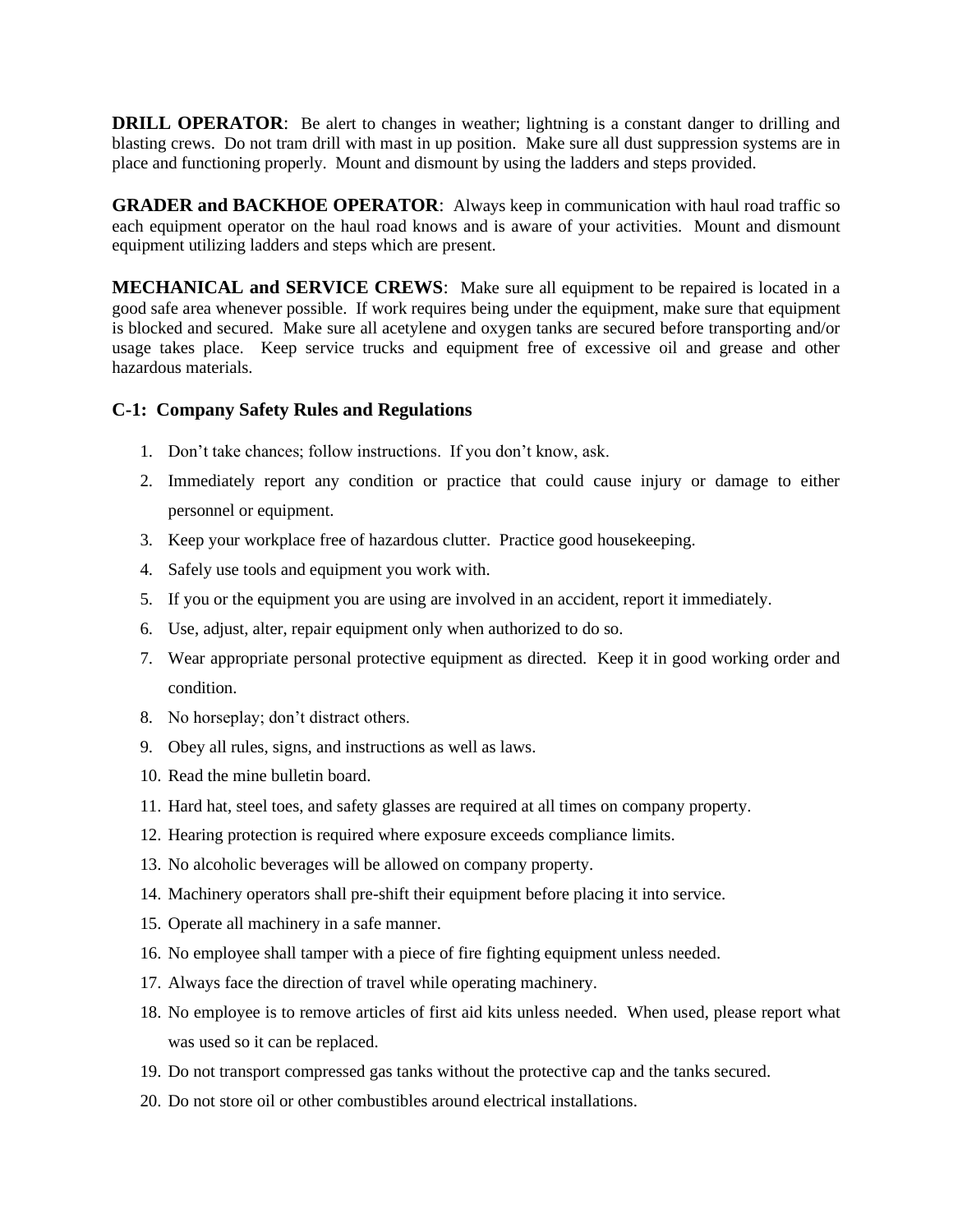- 21. All training classes are mandatory for all employees.
- 22. Abuse or intentional mistreatment of equipment or systems will result in dismissal.

#### *COMPONENT 2: PERSONAL PROTECTIVE GEAR*

As stated in the *Operator's Safety Policy*, protective gear will be required for certain tasks and recommended for others. Upon assignment of a task that would require selective protective equipment, it will be issued upon assignment. Safety equipment that is for recommended usage, but not required, will be issued upon request of the miner. The operator, through the supervisory staff, will promote the use of such recommended and required equipment by incorporating their usage into formal and informal safety contacts.

When a miner is issued a piece of protective equipment, complete instructions will be given and gone over before the miner commences the work assignment. This instruction will be conducted by a member of the supervisory staff who will be competent and knowledgeable in the usage and maintenance of said gear.

#### *COMPONENT 3: SAFETY TRAINING*

#### **C-3: Classroom Training**

Safety training classes at this operation will be conducted by an approved MSHA certified instructor. Newly Employed Experienced Miner Training, Annual Refresher Training, and Newly Employed Inexperienced Miner Training shall utilize the certified instructor. Supervisory staff shall administer New Task Training to employees, and Hazard Training to visitors to the mine site.

These sessions shall be conducted in an informal but instructional manner, with input from the miners on current conditions of the mine and general work area, and safe practices. All classroom training will be conducted along the guidelines covering the required material as outlined in Part 48 CFR relating to coal mine health and safety.

Whenever available, new and up-to-date teaching aides will be utilized, such as films, booklets, flyers, etc., to help convey safety to any special or specific problems of the mine. It is in this area where the skills and past experiences of any of the employees will be called upon for the benefit of others.

#### **C-3: Workplace Training**

Workplace training at this operation will be conducted on the job site by either the mine foreman or an experienced equipment operator. This training will be primarily New Task training but is not limited to this type only. Besides the formal training mentioned above, short  $5 - 10$ -minute informal safety meetings with individual miners or crews will be conducted by members of the supervisory staff. However, the immediate foreman will bear the main responsibility for those miners involved in these safety meetings.

The content of these safety meetings will center around current conditions at the operation, as well as safety policies and procedures to be followed to insure proper methods for job performance and efficiency, with emphasis on job-related safety.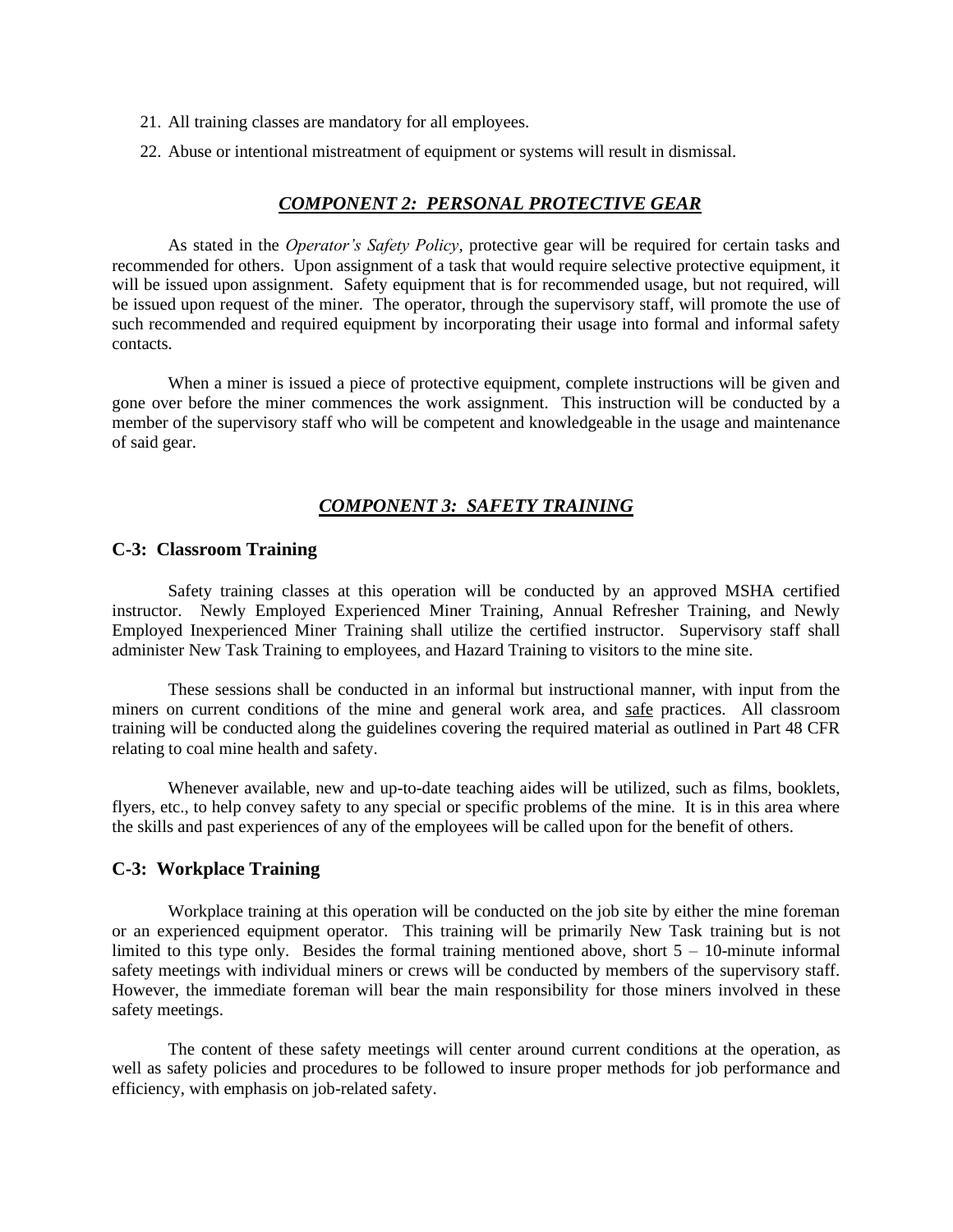#### **C-3: Safety Meetings**

General safety meetings shall be scheduled for pre-shift at least once weekly and shall be conducted by the foreman unless conditions warrant; in which case, safety meetings may be conducted on a daily basis. Attendance at these meetings will be mandatory, and subject matter will be determined by current conditions and procedures.

#### **C-3: Specialized Training**

At this time, no specialized training is being provided by the operator, except training relating to operations and general care of equipment. However, the management has, and will continue to encourage its' personnel to participate and enroll in specialized miner education classes sponsored by various state and federal agencies working in conjunction with the mining industry.

#### *COMPONENT 4: SAFE WORK PRACTICES AND CONDITIONS*

Presently, the operator does not offer specific training related to individual occupations. However, when a miner obtains a new job classification, or through a new task assignment, they receive specific training along the Federal guidelines of Task Training and Hazard Training to insure the safe operation of a piece of machinery or job that they are required to perform.

The mine foreman will be responsible for the direct supervision of inexperienced miners through safety meetings, demonstrations, observation, etc. until the miner is believed to be competent enough to perform their job in a safe manner.

Safety observations will be conducted by the supervisory staff on a regular basis. The observations will be recorded, and analysis used in the evaluation and updating of the operations' safety program. Those miners with a proven unsafe work record will be observed more frequently, and work practices evaluated on a stepped-up basis, with extra safety meetings to try and correct bad work practices.

If any miner is observed working under the influence of alcohol or drugs, they will be removed from the job and severely reprimanded, and/or sent home for a three-day suspension with intent to discharge. Any miner who, due to the effects of prescribed medication, cannot perform the task assigned in a safe manner will be either temporarily reassigned to a less dangerous job, or granted an excused unpaid absence from work for that shift.

The mine foreman, who shall make safety observations, has the authority to take corrective actions on the spot, depending upon the magnitude of the safety infraction. If a severe violation has occurred, the mine foreman will make a detailed report and submit it to the mine operator, who shall from that point take all necessary corrective actions.

**Management acknowledges that conditions at a surface mine change on a regular basis due to many factors. These conditions shall be monitored by management and as conditions change, appropriate steps shall be taken through training and/or communications with the miners as to any current conditions and hazards.**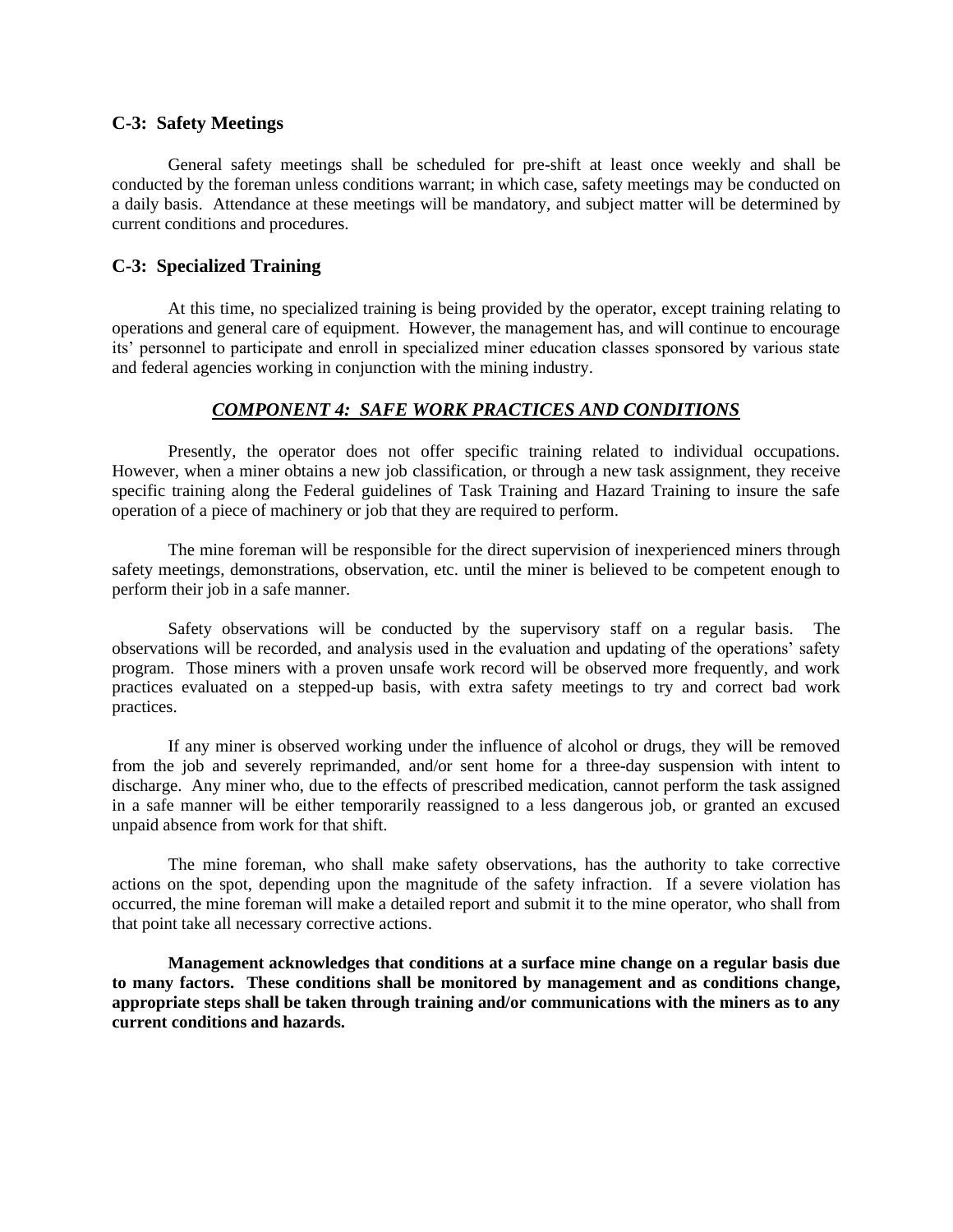# *COMPONENT 5: EMERGENCY PROVISIONS AND PROCEDURES*

#### **C-5: Equipment and Systems**

Emergency equipment, fire fighting, first aid, etc., will be provided by the operator following the requirements set forth by State and Federal regulations. Equipment will be checked and refurbished on a regularly scheduled basis, with special attention given to the maintenance and supply of first aid and fire fighting equipment. Each man working at the operation will be familiarized with the location and use of the equipment by a knowledgeable member of the supervisory staff.

The emergency transportation system for injured or ill persons will be provided by contract with an independent ambulance service on a 24-hour basis. Emergency medical facilities shall be made available at the closest hospital to the job site. These facilities are staffed with qualified and certified personnel to handle any type of medical emergency that might arise from a surface mine.

#### **C-5: Emergency Policies and Provisions**

All miners will be trained in the maintenance, storage, location, and usage of all emergency equipment and systems. This training will primarily follow the guidelines set forth by MSHA, with emphasis placed upon the systems and equipment incorporated within the overall mining scheme at this operation.

Selected management personnel shall be given specific emergency training detailing procedures utilized in certain emergency situations. This type of training will enable the foreman to make a quicker and more intelligent decision when faced with an emergency. The operator shall formulate and inform each employee of the Mine Emergency Plan. This plan will be drawn from a mixture of ideas resulting from meetings between management and labor, as well as any consultants the operator may wish to invite for the formulation process.

# **C-5: Mine Emergency Plan**

#### **STEP 1 – Chain of command**

The chain of command to be followed in the event of an emergency shall be as follows:

- 1. Superintendent of operations
- 2. General mine foreman
- 3. Safety Director or Safety Coordinator

The superintendent shall have the direct responsibility for commanding and directing any emergency crisis operation. In the event of the superintendents' absence, this shall fall upon the general foreman, who shall direct the rescue operation in cooperation with personnel from safety and engineering departments.

# **STEP 2 – Procedures in the event of fire**

In the event of a fire, its location, type and magnitude shall be the determining factors as to how and which procedures shall be followed.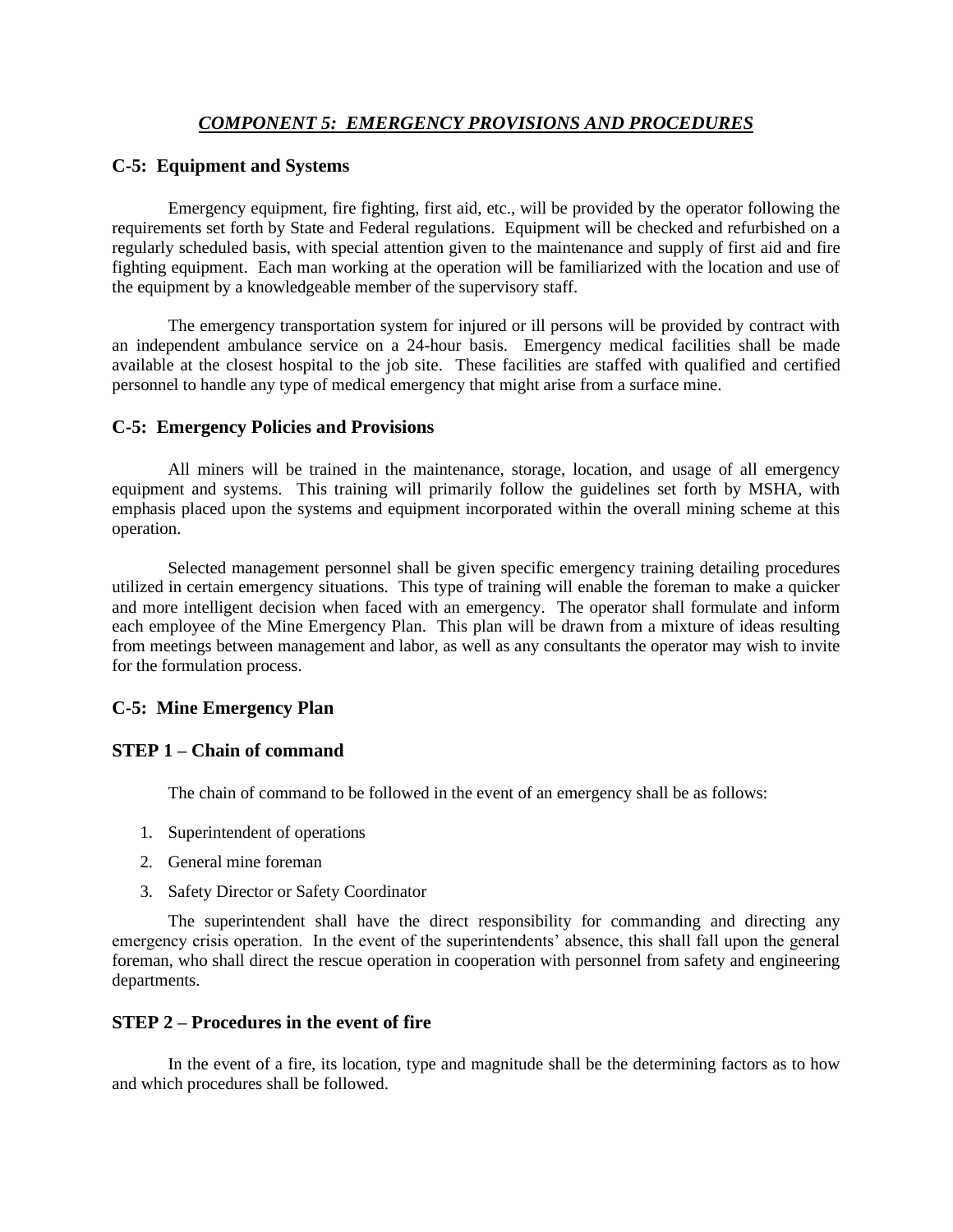Procedures for small contained fire:

- (1) If possible, extinguish fire.
- (2) Report fire to foreman immediately.
- (3) Prepare employees for evacuation if either fire or smoke pose a hazard to them.

Procedures for large fire or explosion:

- (1) Recover and treat any injured person(s).
- (2) Report fire and injuries to foreman immediately.
- (3) If feasible, secure emergency equipment from storage area.
- (4) Evacuate the danger area of all persons.

These procedures, at all times, are geared totally towards the safety and well being of the miners involved.

# **C-5: Procedure in event of personal injury.**

When an accident occurs that results in the personal injury of one or more miners, the following procedures are to be utilized:

- (1) Make the accident area safe for the injured as well as the rescuer.
- (2) Administer first aid.
- (3) Notify foreman.
- (4) If necessary, foreman will direct that ambulance be called.
- (5) Injured person(s) transported to nearest medical facility.

Again, these procedures are geared totally towards the immediate well being of the miner.

# **C-5: Emergency transportation of injured persons**

A copy of the contract for ambulance service shall be posted on the mine bulletin board. Also, a verbal explanation will be a part of the overall orientation that the miner shall receive before commencing work duties.

Proper methods of transporting injured personnel are a part of the first aid training that miners receive during the Annual Refresher Training given each year to all miners.

# *COMPONENT 6: ACCIDENT INVESTIGATION, ANALYSIS AND FOLLOW-UP*

# **C-6: Investigation**

The mine Superintendent, Foreman, and a labor representative shall compose a team whose function shall be the investigation of any and all accidents. This investigation will begin within 24-hours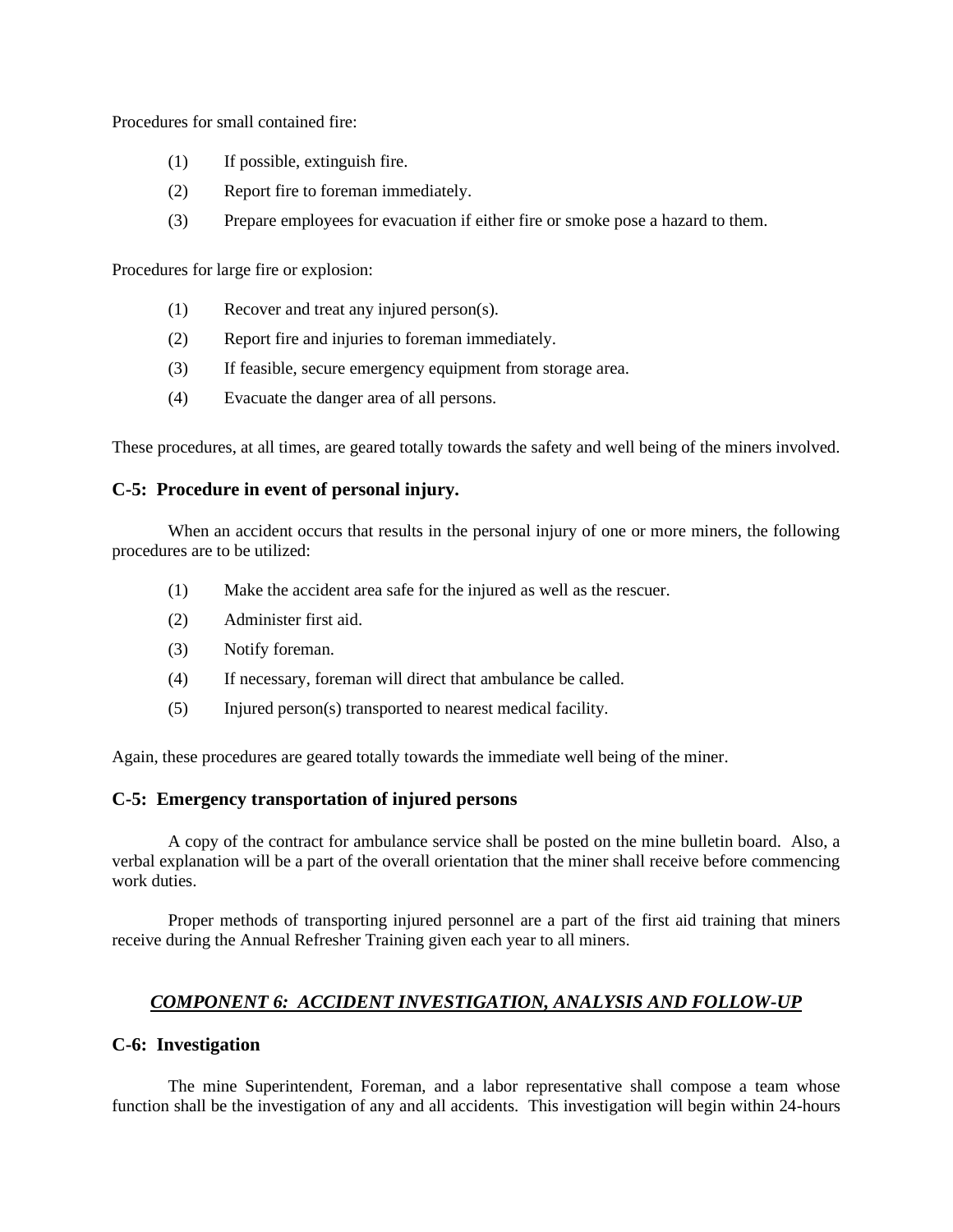of the filing of an accident report and shall cover areas as deemed appropriate by those doing the investigation. (Example: who was injured, time of accident, specific location of accident, conditions of mine at time of accident, statement of witnesses, review of injured persons work record, etc.)

After this initial accident investigation, the team shall make a detailed documented report with recommendations to draw from an analysis to correct the situation that led to the accident in the first place.

#### **C-6: Analysis**

An analysis of the operations' past accident history was made to help formulate this program and any specialized training that might be offered to the employees. Further research, done on a regular basis, will encompass all types of accidents and near misses that area reported. These accident reports will also cover accidents of a non-injury nature. Persons having a near miss or a non-injury accident shall be required to report such to their immediate foreman who shall make a report of it in the daily report book.

The structure of the analytical research shall be of a manner that will identify deficiencies or strong points of the company's safety programs and training classes.

# **C-6: Follow-Up**

Upon the reportation and analysis of the accident reports, the safety director or person in charge of health and safety at the mine shall review the findings and take the appropriate actions. This action could consist of a restructuring, additions, or deletions to the present safety program in force at this operation. Also, an example of other actions that result from this analysis could be in the form of an increase in safety meetings.

# *COMPONENT 7: PROGRAM PROMOTION AND ENFORCEMENT*

#### **C-7: Promotion**

Each miner will be encouraged, if not required to participate in safety training classes and meetings. When conditions warrant changes in the mines' safety program, the miners will be notified verbally and given new instructions. Along with the verbal instruction will be a written notice posted on the mine bulletin board. Any suggestions that mine arise from meetings with labor will be reviewed for possible implementation into the program. Safety incentives and recognition will be started to help involve employees into the program. (Example: stickers, hats, thermos, etc.)

#### **C-7: Enforcement**

Enforcement of the safety program provisions will be along the lines set forth in the company policy manual as concerning absenteeism.

| <b>First violation:</b>  | A verbal warning with notation in work record.  |
|--------------------------|-------------------------------------------------|
| <b>Second violation:</b> | A written warning with notation in work record. |
| Third violation:         | Suspension of 3 days with intent to discharge.  |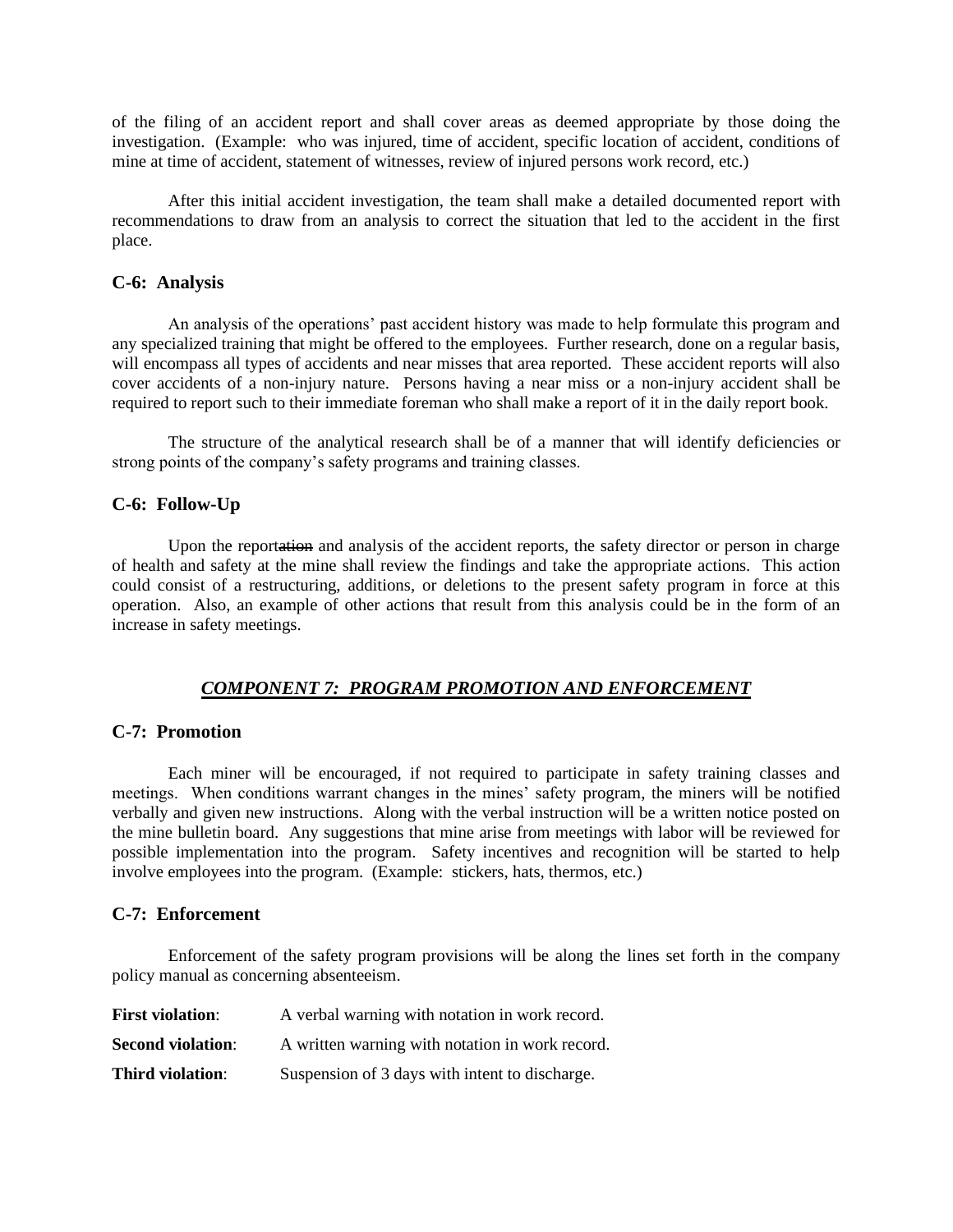Even though a slight infraction could cause a serious accident or fatality, the severity of the infraction will dictate the degree of punitive action to be taken against the miner. This program is to instill a sense of safety into the miner and will not be used as a means for discharge.

# *COMPONENT 8: EVALUATION PROCEDURES*

#### **C-8: Initial operation evaluation**

This being a new operation, no history exists; however, when available past history of accidents, violations from State and Federal agencies are taken into account in formulating this comprehensive safety program. If new, then management will formulate the program based upon leading information as to the nature and cause of accidents that are occurring in the mining industry today.

#### **C-8: Employee review of program**

The proposed safety program will be posted on the mine bulletin board for review at any time by all miners. Also, the operator will review the program during scheduled safety meetings to acquaint miners with the content of this program. Any miner shall receive a copy of such program thar requests a copy.

#### **C-8: Annual review and evaluation**

The operator shall establish a MSDS "Right-to-Know" Center at the area where hazardous and toxic chemicals might be stored. Training for the proper handling and transportation of these chemicals and substances shall be covered and incorporated into the Annual Refresher Training class. When something new is obtained, training is to be conducted before the miner begins the task.

# *COMPONENT 9: CONTRACT LABOR*

*If you provide contract labor services for both surface and underground, the nature of your work may require you to submit a combination Comprehensive Mine Safety Program.*

# **NOTE – ADDITIONAL COMPONENT(S) MAY BE REQUIRED**

*(For additional information pertaining to training and certifications, contact your Regional Safety Instructor)*

**\_\_\_\_\_\_\_\_\_\_\_\_\_\_\_\_\_\_\_\_\_\_\_\_\_\_\_\_\_\_\_\_\_\_\_\_\_\_\_\_\_\_\_\_\_\_\_\_\_\_\_\_\_\_\_\_\_\_\_\_\_\_\_\_\_\_\_\_\_\_\_\_\_\_\_\_\_\_**

**\_\_\_\_\_\_\_\_\_\_\_\_\_\_\_\_\_\_\_\_\_\_\_\_\_\_\_\_\_\_\_\_\_\_\_\_\_\_\_\_\_\_\_\_\_\_\_\_\_\_\_\_\_\_\_\_\_\_\_\_\_\_\_\_\_\_\_\_\_\_\_\_\_\_\_\_\_\_**

**\_\_\_\_\_\_\_\_\_\_\_\_\_\_\_\_\_\_\_\_\_\_\_\_\_\_\_\_\_\_\_\_\_\_\_\_\_\_\_\_\_\_\_\_\_\_\_\_\_\_\_\_\_\_\_\_\_\_\_\_\_\_\_\_\_\_\_\_\_\_\_\_\_\_\_\_\_\_**

# **Nature of work being performed while on mining property:**